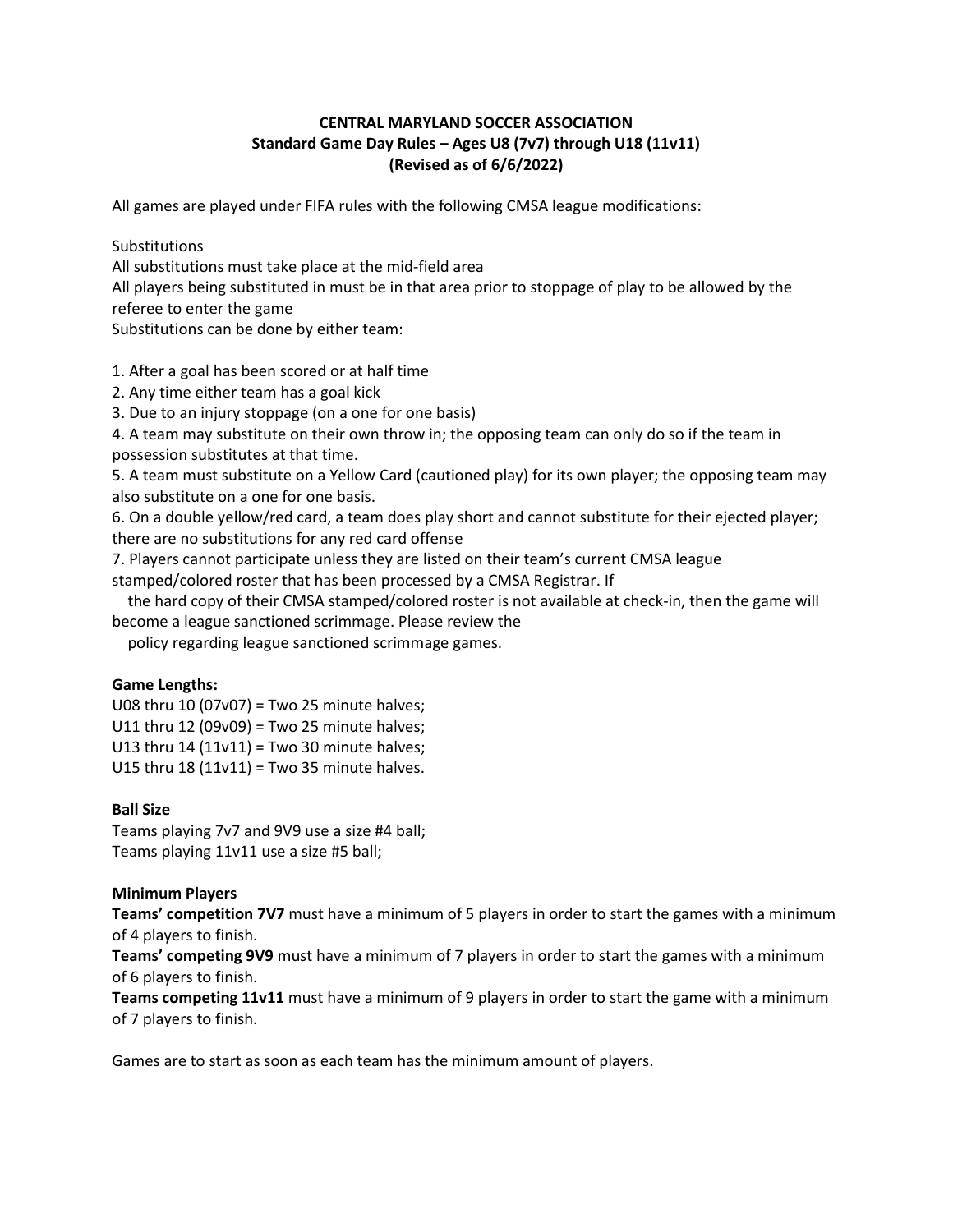## **Check-In Requirements for Team Rosters:**

- Prior to the start of the game and prior to the referee's equipment check of the players, coaches are to hand a hard copy of their CMSA stamped/colored rosters to the referee(s). The referee(s) will check the roster against the players. **Note: The referee(s) will keep the roster**. **They will not be returned to the coaches.**
- If a team or teams cannot produce a hard copy of their CMSA stamped/colored roster prior to the game, the referee needs to be informed. The game will be classified and played as a league scrimmage game. For any game classified as a league scrimmage game, the team with their roster on site will need to report it to their league score coordinator as a 3-0 win.
- If a player is not on the hard copy of the CMSA stamped/colored roster, the player cannot participate in the game.
- After the check-in is completed, the referee will signal the start of the game.

# **PLEASE MAKE SURE TO HAVE YOUR CMSA LEAGUE ROSTER ARE AVAILABLE PRIOR THE START OF THE GAME**

All late arriving players must check in with the referee(s) before they enter the game. If the opponent wants to question the eligibility of the player it must be addressed with the referee when the player/players enter the game. If the player(s) are not on the team's official CMSA league approved roster the player cannot participate if they play than the game will be declared a league scrimmage game and the coach will be suspended for their next game. This must be reported to your League Commissioner after the game.

Teams should be ready to play at the posted game time. Teams have a 15 minute grace period in which to reach the required number of players needed to participate (see minimum above). Teams without the required number of players after the 15-minute grace period will be assessed a forfeit loss.

If the referee(s) do not follow the standard roster check, it is the responsibility of both coaches to report this oversight to their league commissioners that day.

## **LEAGUE SCRIMMAGE GAMES**

A scrimmage game will be assessed for the following reasons:

- If a team or teams cannot present their hard copy of their CMSA stamped/colored roster to the referee(s) prior to their game; the league will not terminate the game but will allow the participants to start the match as scheduled as a league sanctioned scrimmage game.
- If any team roster is not properly stamped for league play;
- If any player(s) that has participated in the game but was identified as not being on the roster;
- If players have duplicate numbers on their jerseys (refer to the Duplicate Jersey policy)

NOTE: If any game is played as a league sanctioned scrimmaged game, the team at fault will be assessed a 3–0 loss. The game will still be played, and the referee(s) will still officiate the game.

Players that are registered to your CMSA/SAY League Roster or US Club CMSA League Roster have the liability insurance in case of injury. If a coach plays a player that is not on their certified roster and that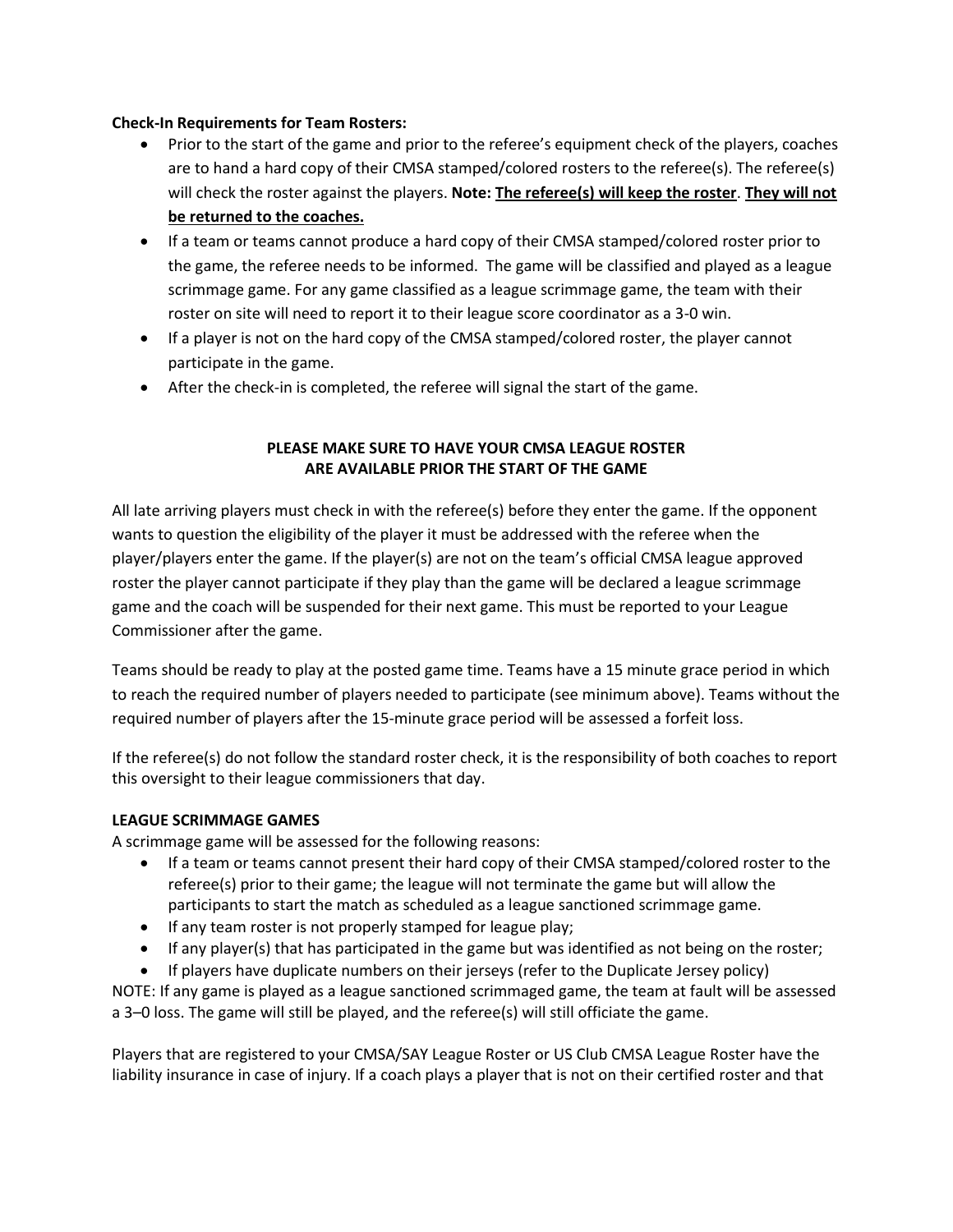player gets injured, the only person that can be held liable is the coach/manager who played the child in the game.

Any team that causes two or more scrimmage games for any of the above reasons; will be eliminated from all end of season awards consideration.

### **Ejections:**

A player or coach who is ejected will receive a minimum one-game suspension to be served the next played league game. Additional penalties may be levied. No appeal may be made from the one-game suspension.

### **Fields**

Programs/Clubs that supply fields must provide those fields complete with goal nets, flags and visible lines. All goals should be properly anchored to the ground.

U8/U9/U10 7v7 Fields should be 35 - 45 yards wide to 55 to 65 yards in length; Goal sizes: 6  $\frac{1}{2}$  by 18  $\frac{1}{2}$ .

U11/U12 9v9 Fields should be 45-55 yards wide to 70 to 80 yards in length; Goal sizes: 7 By 21 (recommended, but not mandatory) or 6½ by 18 ½.

U13/U14/U15/U16/U17/U18 11v11 Fields should be 50 to 70 yards wide to 100 to 120 yards in length; Goal sizes: 8 by 24.

Once a game has begun, the referee shall be the sole judge as to whether the field is playable. It is the responsibility of the home field coordinator to provide the field equipment as mentioned above.

#### **Teams & Spectators**

The coach, staff and players of both teams are mandated to set up on the same side of the field. The parents, fans and all spectators must be on the opposite side of the field. There is no coaching allowed behind the end line.

All teams are responsible to clean up their side after the game. Coaches, please inspect the area before leaving. Have your players and spectators take home what they have brought to the field if no trash cans are available.

#### **Fields and Facility Use Regulations**

All teams participating in any CMSA league; are required to observe the following protocols when playing on an opponent's home field or any neutral site:

- All venues are Smoke Free, Alcohol Free, and Pet Free.
- No grills or cooking is allowed at any of the venues.
- Please park in the designated area; and remember to clean up your sideline at the conclusion of the game.
- All venues must have on-site bathroom facilities and/or spot-a-pots.

Please note that teams that have been assigned games at Genesee Valley will need to review the pdf file that has been posted on the CMSA Facebook page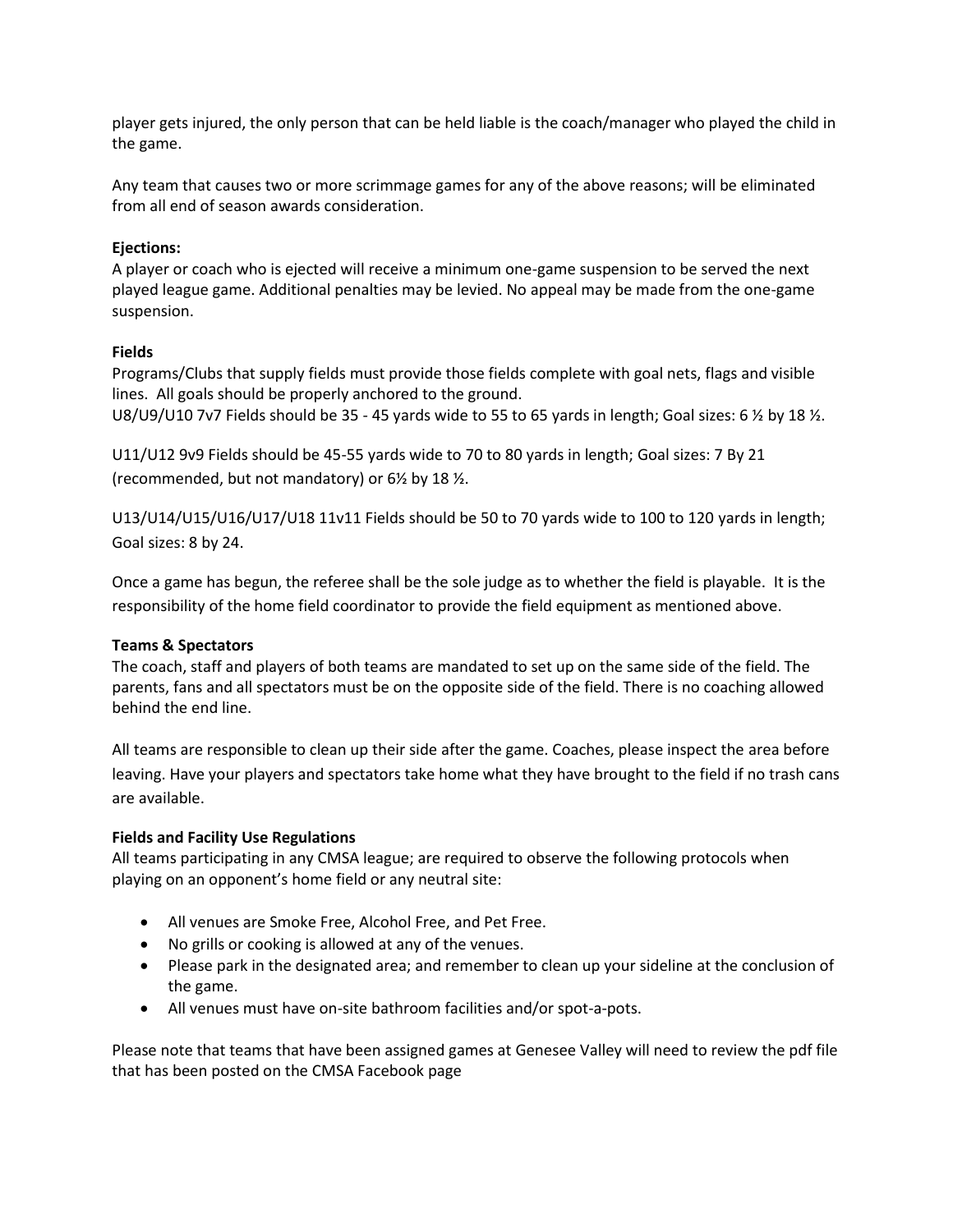## **Protests**

Any team protesting their games must email their LEAGUE COMMISSIONER within 24 hours of the conclusion of the game. Refer to the policies section for additional information.

## **Dress Code**

- All players must be in matching uniforms (jersey, shorts, compression pants & matching socks)
- All Jerseys must be numbered differently, no duplicates
- All male players are recommended to wear protective cups
- All players must wear correctly sized shin guards covered by their socks
- No jewelry
- No hard casts; Hard plaster casts are considered to pose a danger to both the wearer and other players and are not permitted to be worn. The practice of padding a hard plaster cast does not reduce the element of danger.
- Players wearing a soft cast will be permitted to play if the cast does not present a danger to the individual or any other player.
- The referee or Supervisor of Officials (if one has been appointed to the match/tournament) will make the final decision as to the acceptability of any cast.
- No hard hair clips, beads or combs.
- No metal cleats.
- The goalie is allowed to wear a soft brim hat only

## **Home Team**

- If the game is scheduled at your opponents' home field, they are the home team;
- If you are playing another team from within your organization at your home field, you flip a coin;
- If you and your opponent are playing each other at a neutral site, you flip a coin.
- If there is any color conflict; the home team is responsible for changing. If alternate colors are not available, then the visiting team should make the adjustment where possible.

## **Heading Policy – Includes all 7v7 & 9v9 Games**

## **For Ages 11 and Under: NO HEADING WILL BE ALLOWED in games or in practices.**

- If a player deliberately heads the ball in a game, an indirect free kick will be awarded to the opposing team from the spot of the infringement.
- If the header occurs within the opposing team's goal area, the indirect free kick must be taken on the goal area line parallel to the goal line at the point nearest to where the infringement occurred.
- If a player is hit by the ball in the head unintentionally, play will stop, and a drop ball will take place at the point of the occurrence.

# **For Ages 12 and 13 playing 11v11: Heading is allowed in games and on a limited basis in practice.**

• Please note that the enforcement of limiting heading during practices is the responsibility of each affiliated club and/or recreation program; and is not the responsibility or liability of Central Maryland Soccer Association.

## **For Ages 14 and Above: There is no restriction on heading in games and/or in practices**.

- Clubs should be aware of circumstances in which individual consideration is needed.
- An 11 year old or younger playing up in age cannot head the ball at all games or practices.